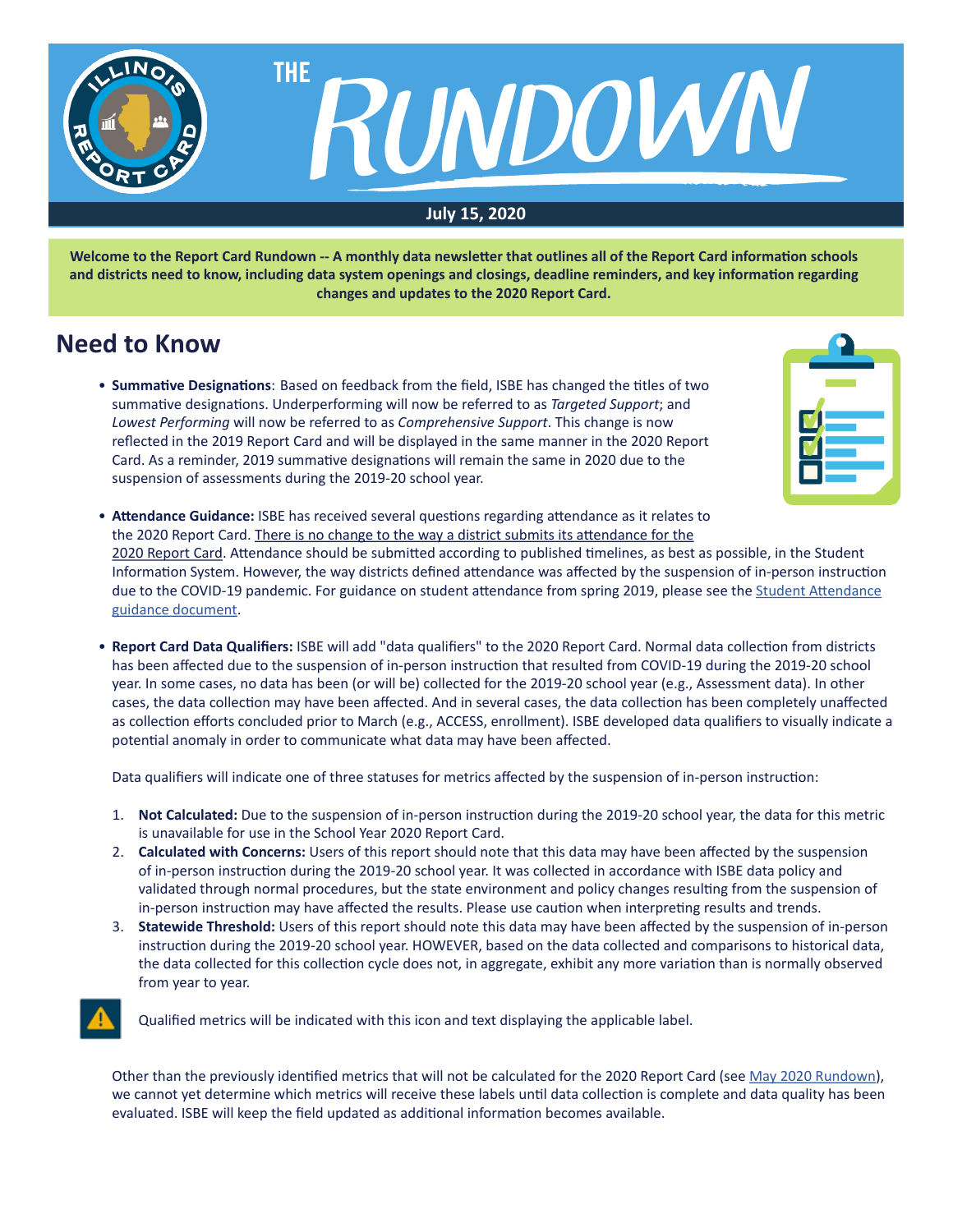• **Accelerated Placement Policies:** Last year, the General Assembly amended the School Code to require the addition of a variety of metrics and information related to gifted and talented programs. That information will be displayed for the first time in the 2020 Report Card. One of the pieces of information required is the "the process and criteria used by the district to determine whether a student is eligible for participation in a gifted education program or advanced academic program and the manner in which parents and guardians are made aware of the process and criteria."

Each district should already have adopted a policy allowing for accelerated placement as a result of the Accelerated Placement Act. That policy should be located on the district website, in accordance with Section 227.60 of the Illinois Administrative Code. ISBE is asking all districts to submit the web location (URL) of its Accelerated Placement Policy to the Entity Profile System (EPS) to publish the URL in the 2020 Report Card. This should be separate and distinct URL from the one already entered in EPS that points to the district's webpage.

Please update your Accelerated Placement Policy URL by **Sept. 1** in EPS. [View step-by-step instructions for adding the URL](https://www.isbe.net/Documents/Accelerated-Placement-Policy-URL-instructions.pdf) [to EPS](https://www.isbe.net/Documents/Accelerated-Placement-Policy-URL-instructions.pdf). If you have any questions, please send an email to [datahelp@isbe.net.](mailto:datahelp%40isbe.net?subject=)

# **Openings & Closings**

### • **[Entity Profile System \(EPS\)](https://www.isbe.net/Documents/Accelerated-Placement-Policy-URL-instructions.pdf)**

o **Accelerated Placement Policies URL – Due Sept. 1**

 Districts are required to update their EPS profile with the URL of their district's Accelerated Placement Policy. The Accelerated Placement Act requires districts to post their Accelerated Placement Policy to their website. [View step-by-step instructions for adding the URL to EPS](https://www.isbe.net/Documents/Accelerated-Placement-Policy-URL-instructions.pdf).



### • **[Employment Information System](https://www.isbe.net/Pages/Employment-Information-System.aspx)**

#### o **EIS Final Data – Due Aug. 15**

 If you have not already done so, please submit the following in the Employment Information System (EIS) via IWAS by Aug. 15.

- SY 2020 Employment and Position Records
- SY 2020 Position End Dates
- SY 2020 Evaluations (Teachers, Principals, Assistant Principals only)
- SY 2020 Attendance
- SY 2020 Contract Days
- SY 2020 Base Salaries
- SY 2020 Benefits (if applicable to your district)
- SY 2020 Employment End Dates
- SY 2020 Employment End Reason
- SY 2020 Absence Data (Teachers only)

 Reports and the newly enhanced dashboard are available to help you complete your submission. If you are submitting a batch file, please verify you are using the correct templates. [View additional resources and links to the templates.](https://www.isbe.net/Documents/EIS-Final-Due-Data-Due.pdf) For further EIS assistance, please contact the EIS help desk by email at [datahelp@isbe.net.](mailto:datahelp%40isbe.net?subject=)

## • **[Student Information System \(SIS\)](https://www.isbe.net/Pages/Student-Information-System.aspx)**

- o **Exit Enrollments for SY 2020 Due July 31** ([View details\)](https://www.isbe.net/Documents/Exiting-2020-Student-Enrollments.pdf)
- o **Early Childhood Exit Enrollment for SY 2020** [\(View details](https://www.isbe.net/Documents/Early-Childhood-Exit-Enrollments.pdf))
- o **SY 2020 Student Discipline Data Due July 31** ([View details\)](https://www.isbe.net/Documents/Student-Discipline-Blast.pdf)
- o **Winter/Spring/Summer Student Course Assignments Data Due July 31** [\(View details](https://www.isbe.net/Documents/Student-Course-Assignments-Due.pdf))
- o **Winter/Spring/Summer Teacher Course Assignments Data Due July 31** ([View details\)](https://www.isbe.net/Documents/Teacher-Course-Assignments.pdf)

# **Reminders**

- **Data Review and Verification Tool (DRVT)**
	- o **DRVT window opens via My IRC July 1**
	- o **Last day districts can update their data within the Student Information System (SIS), EIS, etc. – Sept. 15**